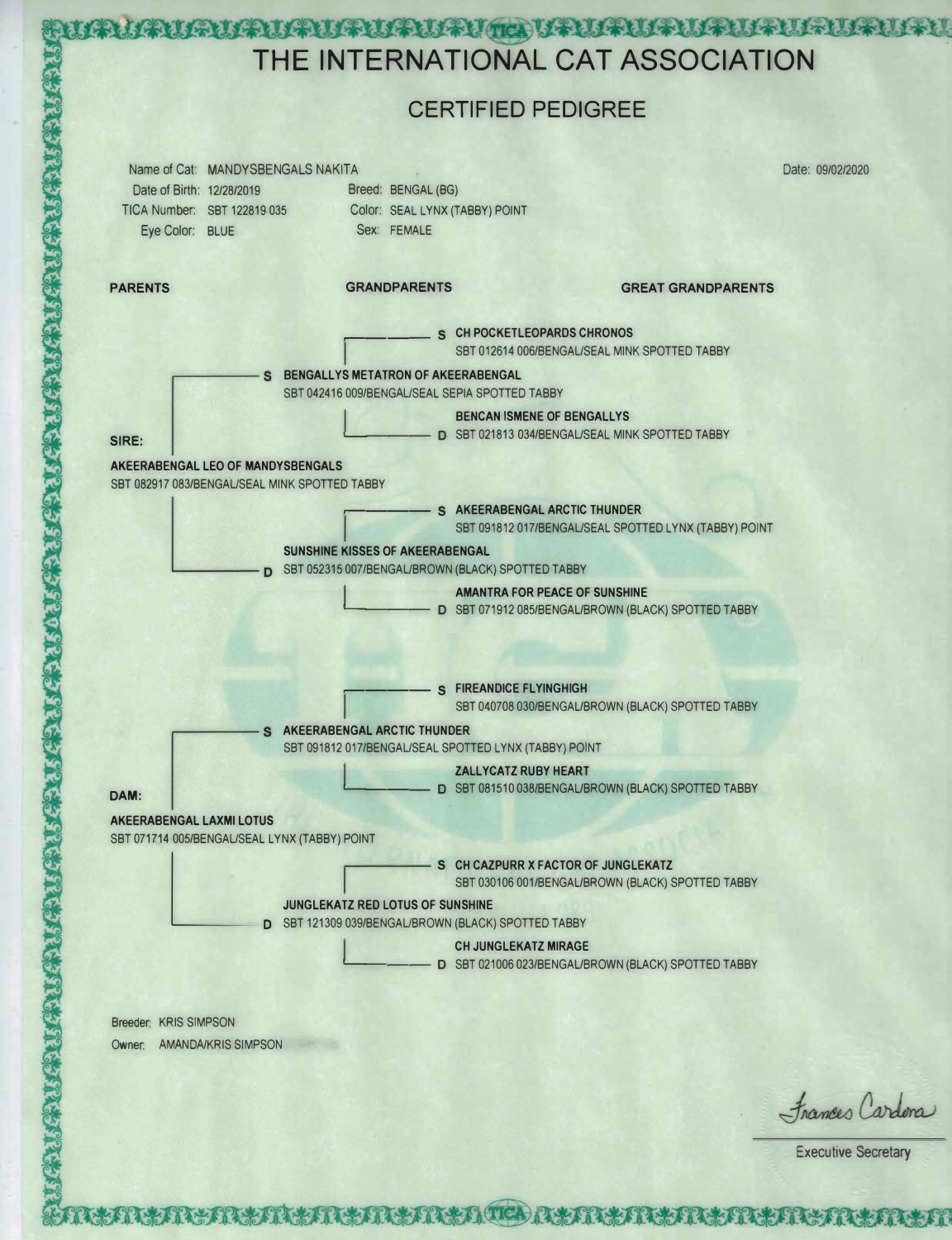POWERED BY  $G \in N_{\bullet} \bullet_{\bullet}^{\bullet} \overset{\uparrow}{\underset{\smile}{\circ}} \overset{\uparrow}{\underset{\smile}{\circ}} \overset{\uparrow}{\underset{\smile}{\circ}} \overset{\uparrow}{\underset{\smile}{\circ}} \overset{\uparrow}{\underset{\smile}{\circ}} \overset{\uparrow}{\underset{\smile}{\circ}} \overset{\uparrow}{\underset{\smile}{\circ}} \overset{\uparrow}{\underset{\smile}{\circ}} \overset{\uparrow}{\underset{\smile}{\circ}} \overset{\uparrow}{\underset{\smile}{\circ}}$ 

KTBR 9076 9 NAKITAOFMANDYSBENGALS, Bengal

**Registered Name:** NAKITAOFMANDYSBENGALS **Call Name:** NAKITA **Registration ID:** SBT 122819 035 **Microchip:** 982126057026855 **Breed:** Bengal **Gender:** Female

**Owner:** Kris Simpson **Country:** Canada **Testing date:** 2020/8/25

### Test results - Known disorders in the breed

| <b>Disorder</b>                             | Tvpe                   | Mode of Inheritance | Result |
|---------------------------------------------|------------------------|---------------------|--------|
| Bengal Progressive Atrophy                  | Ocular Disorders       | Autosomal Recessive | Clear  |
| Erythrocyte Pyruvate Kinase (PK) Deficiency | <b>Blood Disorders</b> | Autosomal Recessive | Clear  |
| Retinal Dystrophy (rdAc)                    | Ocular Disorders       | Autosomal Recessive | Clear  |

On behalf of Genoscoper Laboratories,

bnew SIGNATURE

Jonas Donner, PhD, Head of Research and Development at Genoscoper Laboratories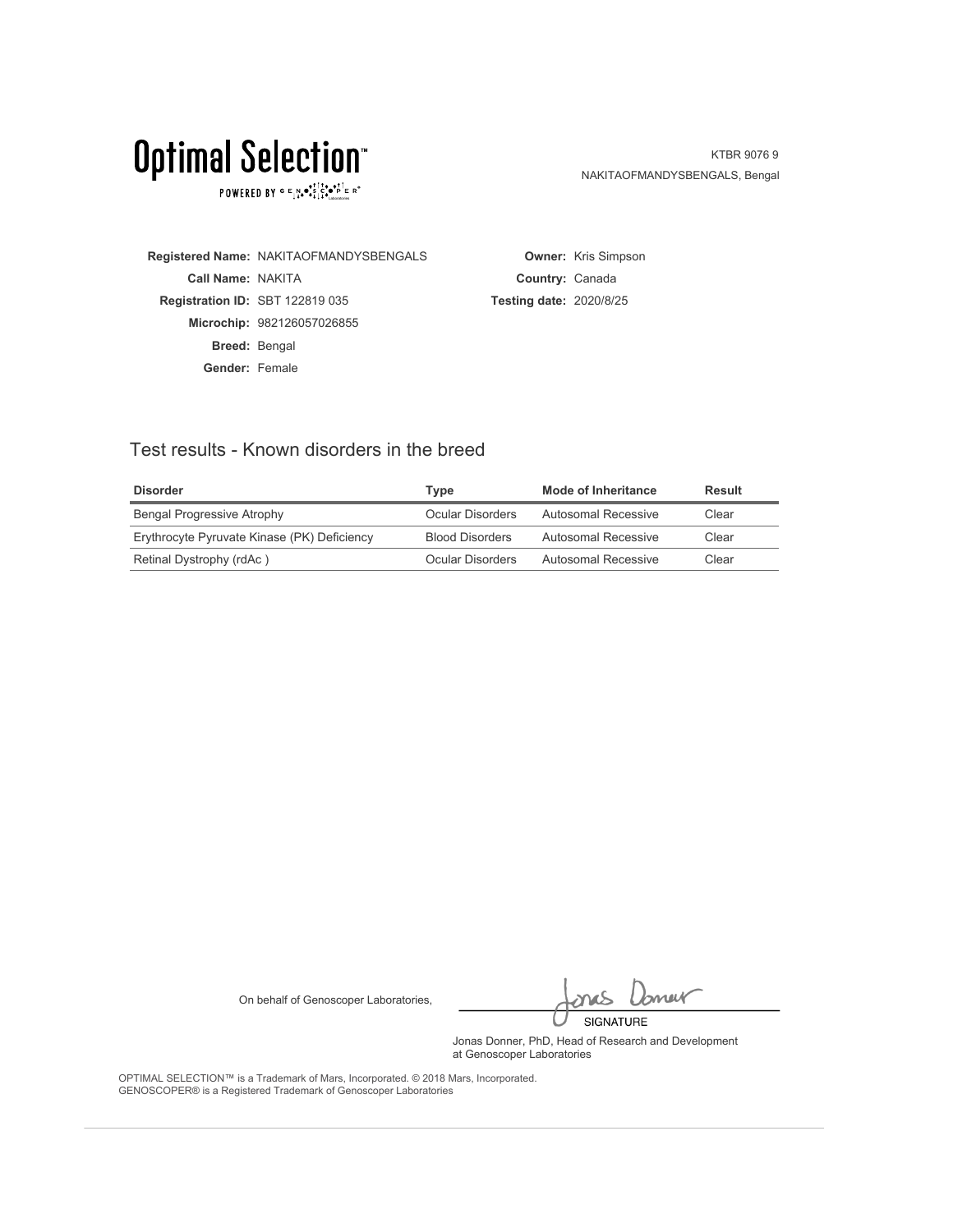POWERED BY  $G \in N_{\bullet} \bullet_{\bullet}^{\bullet} \overset{\uparrow}{\underset{\smile}{\circ}} \overset{\uparrow}{\underset{\smile}{\circ}} \overset{\uparrow}{\underset{\smile}{\circ}} \overset{\uparrow}{\underset{\smile}{\circ}} \overset{\uparrow}{\underset{\smile}{\circ}} \overset{\uparrow}{\underset{\smile}{\circ}} \overset{\uparrow}{\underset{\smile}{\circ}} \overset{\uparrow}{\underset{\smile}{\circ}} \overset{\uparrow}{\underset{\smile}{\circ}} \overset{\uparrow}{\underset{\smile}{\circ}}$ 

KTBR 9076 9 NAKITAOFMANDYSBENGALS, Bengal

**Registered Name:** NAKITAOFMANDYSBENGALS **Call Name:** NAKITA **Registration ID:** SBT 122819 035 **Microchip:** 982126057026855 **Breed:** Bengal **Gender:** Female **Owner:** Kris Simpson **Country:** Canada **Testing date:** 2020/8/25

## Test results - Traits - page 1

### **Blood Type**

| Trait                   | Genotype | <b>Description</b>    |
|-------------------------|----------|-----------------------|
| Blood Type (3 variants) | N/N      | Cat has blood type A. |

On behalf of Genoscoper Laboratories,

bnew SIGNATURE

Jonas Donner, PhD, Head of Research and Development at Genoscoper Laboratories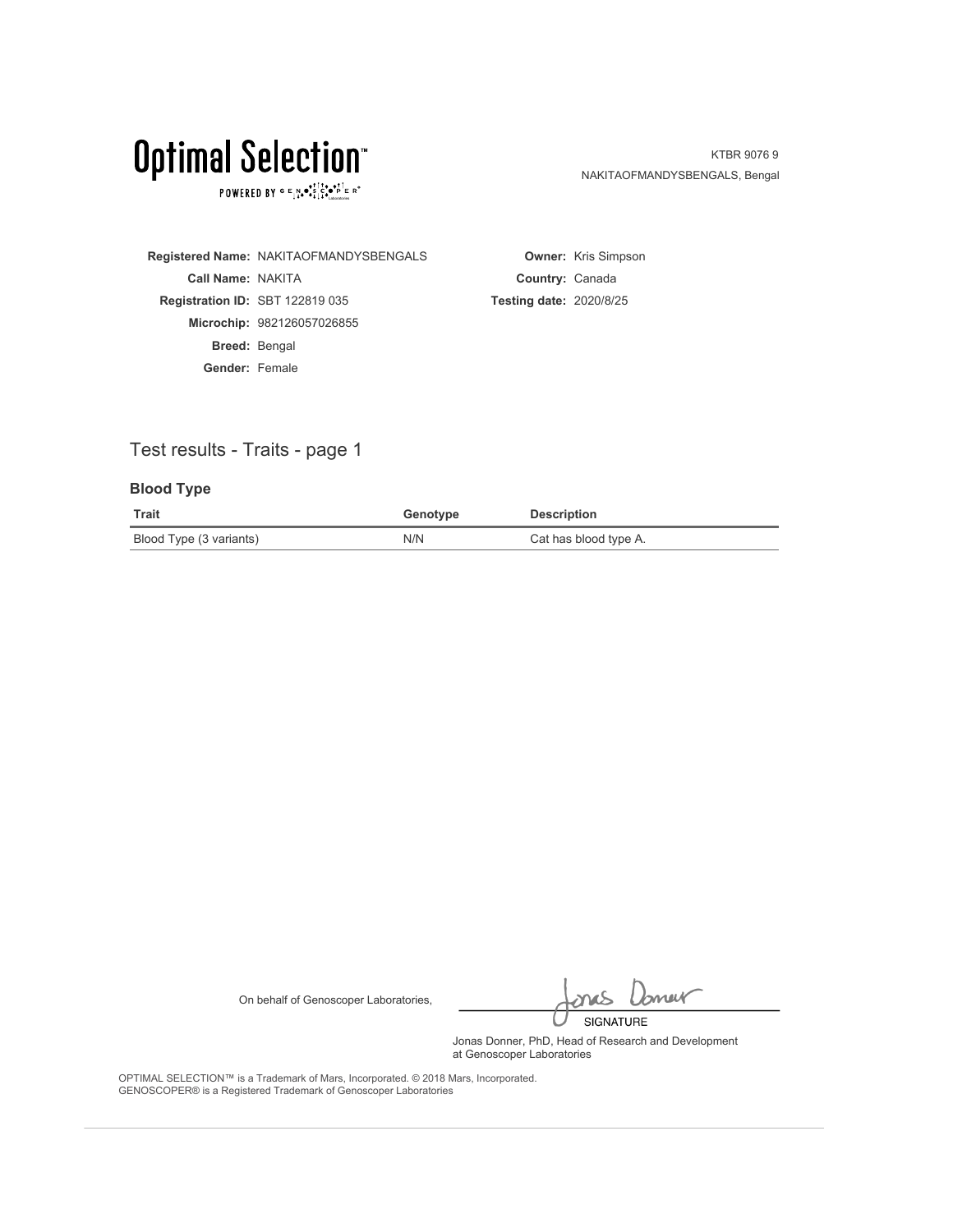POWERED BY  $G \in N_{\bullet} \bullet_{\bullet}^{\bullet} \overset{\uparrow}{\underset{\smile}{\circ}} \overset{\uparrow}{\underset{\smile}{\circ}} \overset{\uparrow}{\underset{\smile}{\circ}} \overset{\uparrow}{\underset{\smile}{\circ}} \overset{\uparrow}{\underset{\smile}{\circ}} \overset{\uparrow}{\underset{\smile}{\circ}} \overset{\uparrow}{\underset{\smile}{\circ}} \overset{\uparrow}{\underset{\smile}{\circ}} \overset{\uparrow}{\underset{\smile}{\circ}} \overset{\uparrow}{\underset{\smile}{\circ}}$ 

KTBR 9076 9 NAKITAOFMANDYSBENGALS, Bengal

**Registered Name:** NAKITAOFMANDYSBENGALS **Call Name:** NAKITA **Registration ID:** SBT 122819 035 **Microchip:** 982126057026855 **Breed:** Bengal **Gender:** Female

**Owner:** Kris Simpson **Country:** Canada **Testing date:** 2020/8/25

## Test results - Traits - page 2

### **Coat Color**

| Trait                                                              |             | <b>Genotype Description</b>                                                                                                                        |
|--------------------------------------------------------------------|-------------|----------------------------------------------------------------------------------------------------------------------------------------------------|
| Color Locus B: Chocolate and<br>Cinnamon (2 variants)              | B/B         | The cat produces black pigment.                                                                                                                    |
| Color Locus C: Pointed<br>Coloration and Albinism (3)<br>variants) | $cs$ / $cs$ | The cat is likely to have Siamese type color point restriction.                                                                                    |
| Color Locus A: Agouti and<br>Charcoal (2 variants)                 | A/APb       | The cat has one copy of the APb allele of the Asian Leopard Cats.                                                                                  |
| any FERV1 insertion in the KIT<br>gene                             | N/N         | The cat has no copy of the FERV1 insertion in the KIT gene. The cat's<br>coat color is not affected by White spotting or Dominant White mutations. |
| MLPH T83del (d allele)                                             | D/D         | The cat does not have color dilution.                                                                                                              |
| $MC1R$ c.250G>A (e allele)                                         | E/E         | The cat does not have e allele for Amber color found in Norwegian Forest<br>Cat.                                                                   |
| $MC1R$ (e <sup>r</sup> allele)                                     | $-/-$       | The cat does not have er allele for Russet color found in Burmese.                                                                                 |

On behalf of Genoscoper Laboratories,

bnew SIGNATURE

Jonas Donner, PhD, Head of Research and Development at Genoscoper Laboratories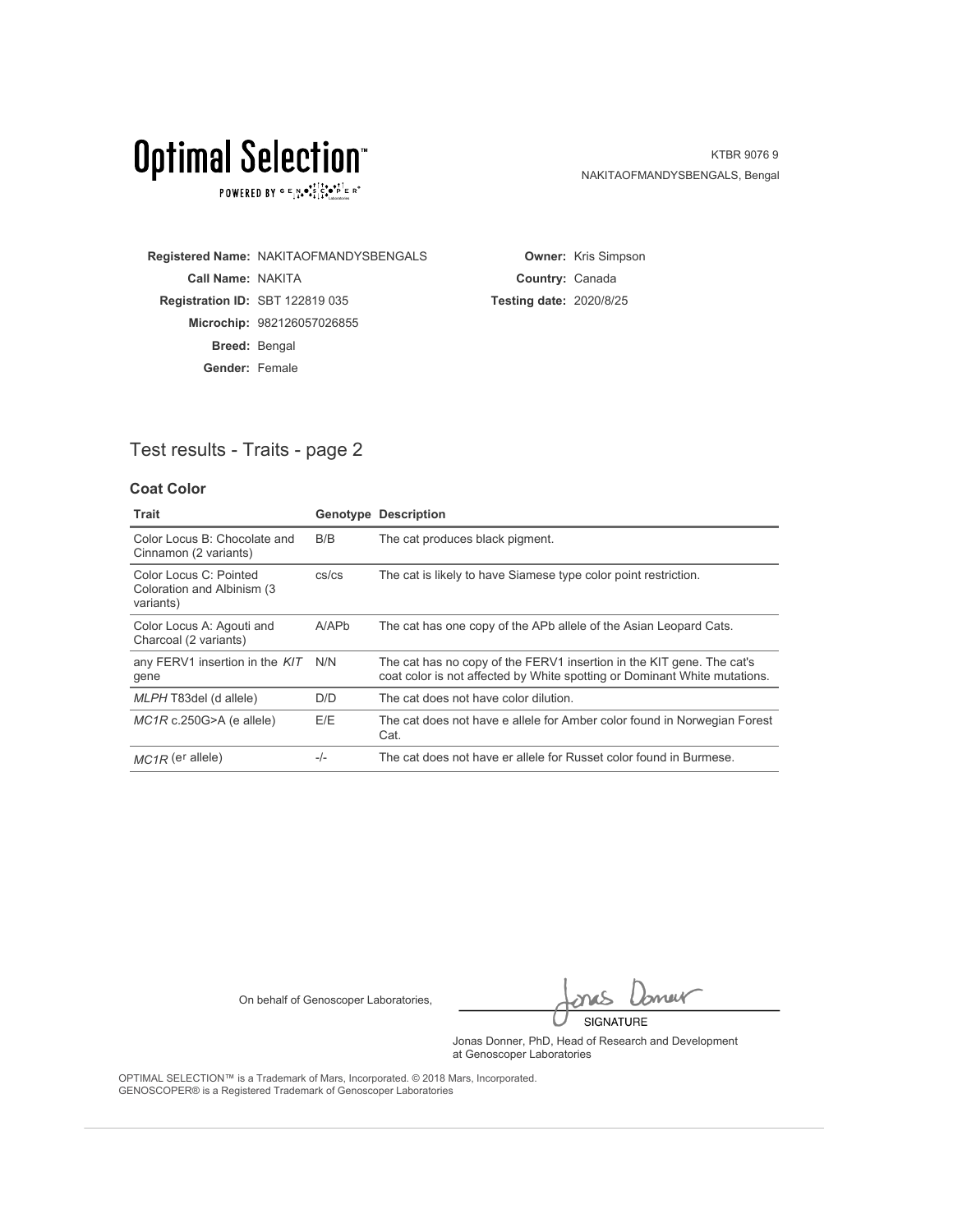POWERED BY  $G \in N_{\bullet} \bullet_{\bullet}^{\bullet} \overset{\uparrow}{\underset{\smile}{\circ}} \overset{\uparrow}{\underset{\smile}{\circ}} \overset{\uparrow}{\underset{\smile}{\circ}} \overset{\uparrow}{\underset{\smile}{\circ}} \overset{\uparrow}{\underset{\smile}{\circ}} \overset{\uparrow}{\underset{\smile}{\circ}} \overset{\uparrow}{\underset{\smile}{\circ}} \overset{\uparrow}{\underset{\smile}{\circ}} \overset{\uparrow}{\underset{\smile}{\circ}} \overset{\uparrow}{\underset{\smile}{\circ}}$ 

KTBR 9076 9 NAKITAOFMANDYSBENGALS, Bengal

**Registered Name:** NAKITAOFMANDYSBENGALS **Call Name:** NAKITA **Registration ID:** SBT 122819 035 **Microchip:** 982126057026855 **Breed:** Bengal **Gender:** Female

**Owner:** Kris Simpson **Country:** Canada **Testing date:** 2020/8/25

### Test results - Traits - page 3

### **Coat Type**

| <b>Trait</b>               |     | <b>Genotype Description</b>                                                                         |
|----------------------------|-----|-----------------------------------------------------------------------------------------------------|
| Long Hair (4 variants)     | N/N | The cat does not have any of the tested long hair mutations and it is likely to<br>have short hair. |
| LPAR6<br>c.250 253 delTTTG | N/N | The cat does not have Cornish Rex curly coat.                                                       |
| KRT71 c.445-1C             | N/N | The cat does not have Selkirk Rex curly coat.                                                       |

### **Morphology**

| Trait                                        |     | <b>Genotype Description</b>                                                            |
|----------------------------------------------|-----|----------------------------------------------------------------------------------------|
| Short tail, T-box mutations (3)<br>variants) | N/N | The cat does not have any of the tested bobtail mutations originally<br>found in Manx. |
| Polydactyly (3 variants)                     | N/N | The cat does not have any of the tested mutations causing extra digits.                |
| HES7 c.T5C                                   | T/T | The cat has no bobtail mutation originally found in Japanese Bobtail.                  |

On behalf of Genoscoper Laboratories,

bnew SIGNATURE

Jonas Donner, PhD, Head of Research and Development at Genoscoper Laboratories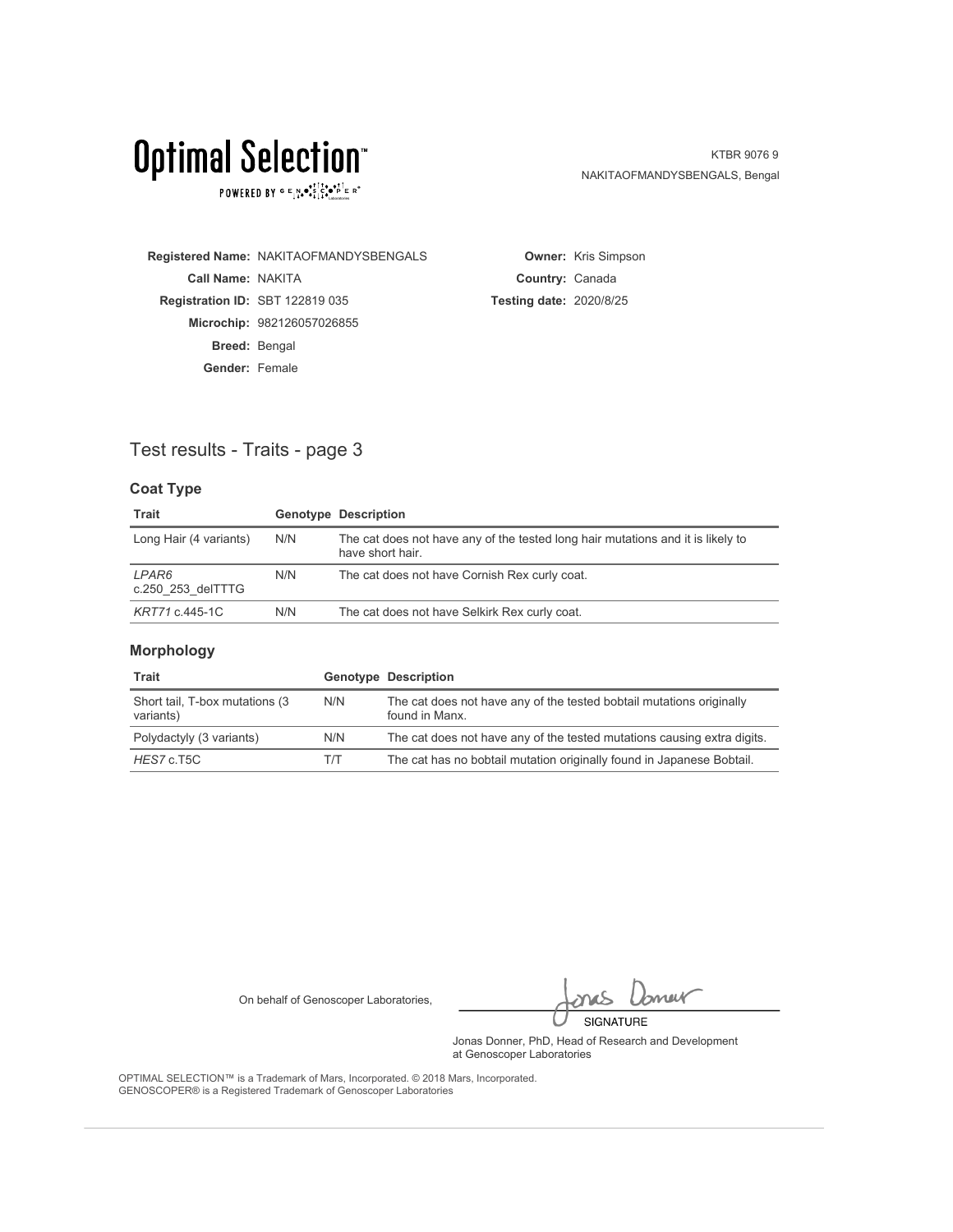$\texttt{POWERED BY} \texttt{G} \xrightarrow{P} \mathbf{A} \bullet \begin{smallmatrix} \texttt{S} & \texttt{S} & \texttt{S} & \texttt{S} \\ \texttt{S} & \texttt{S} & \texttt{S} & \texttt{S} \\ \texttt{S} & \texttt{S} & \texttt{S} & \texttt{S} \end{smallmatrix} \xrightarrow{P} \begin{smallmatrix} \texttt{S} & \texttt{S} & \texttt{S} \\ \texttt{S} & \texttt{S} & \texttt{S} & \texttt{S} \end{smallmatrix} \xrightarrow{P} \begin{smallmatrix} \texttt{S} & \texttt{S} & \texttt$ 

## Test results - Additional disorders found in other breeds - page 1

### **Blood Disorders**

| <b>Disorder</b>                      | Mode of Inheritance | Result |
|--------------------------------------|---------------------|--------|
| Factor XII Deficiency                | Autosomal Recessive | Clear  |
| Hemophilia B, mutation F9: c.1014C>T | X-linked Recessive  | Clear  |
| Hemophilia B, mutation F9: c.247G>A  | X-linked Recessive  | Clear  |

#### **Cardiac Disorders**

| <b>Disorder</b>                                                             | Mode of Inheritance                           | Result |
|-----------------------------------------------------------------------------|-----------------------------------------------|--------|
| Hypertrophic Cardiomyopathy, MYBPC3 mutation: A31P found in Maine<br>Coon   | Autosomal Dominant<br>(Incomplete Penetrance) | Clear  |
| Hypertrophic Cardiomyopathy, MYBPC3 mutation: c.2460C>T found in<br>Ragdoll | Autosomal Dominant<br>(Incomplete Penetrance) | Clear  |

#### **Endocrine Disorders**

| Disorder                       | <b>Mode of Inheritance</b> | Result |
|--------------------------------|----------------------------|--------|
| Congenital Adrenal Hyperplasia | Autosomal Recessive        | Clear  |

### **Immunologic Disorders**

| <b>Disorder</b>                                     | Mode of Inheritance | Result |
|-----------------------------------------------------|---------------------|--------|
| Autoimmune Lymphoproliferative Syndrome             | Autosomal Recessive | Clear  |
| Congenital Hypotrichosis with Short Life Expectancy | Autosomal Recessive | Clear  |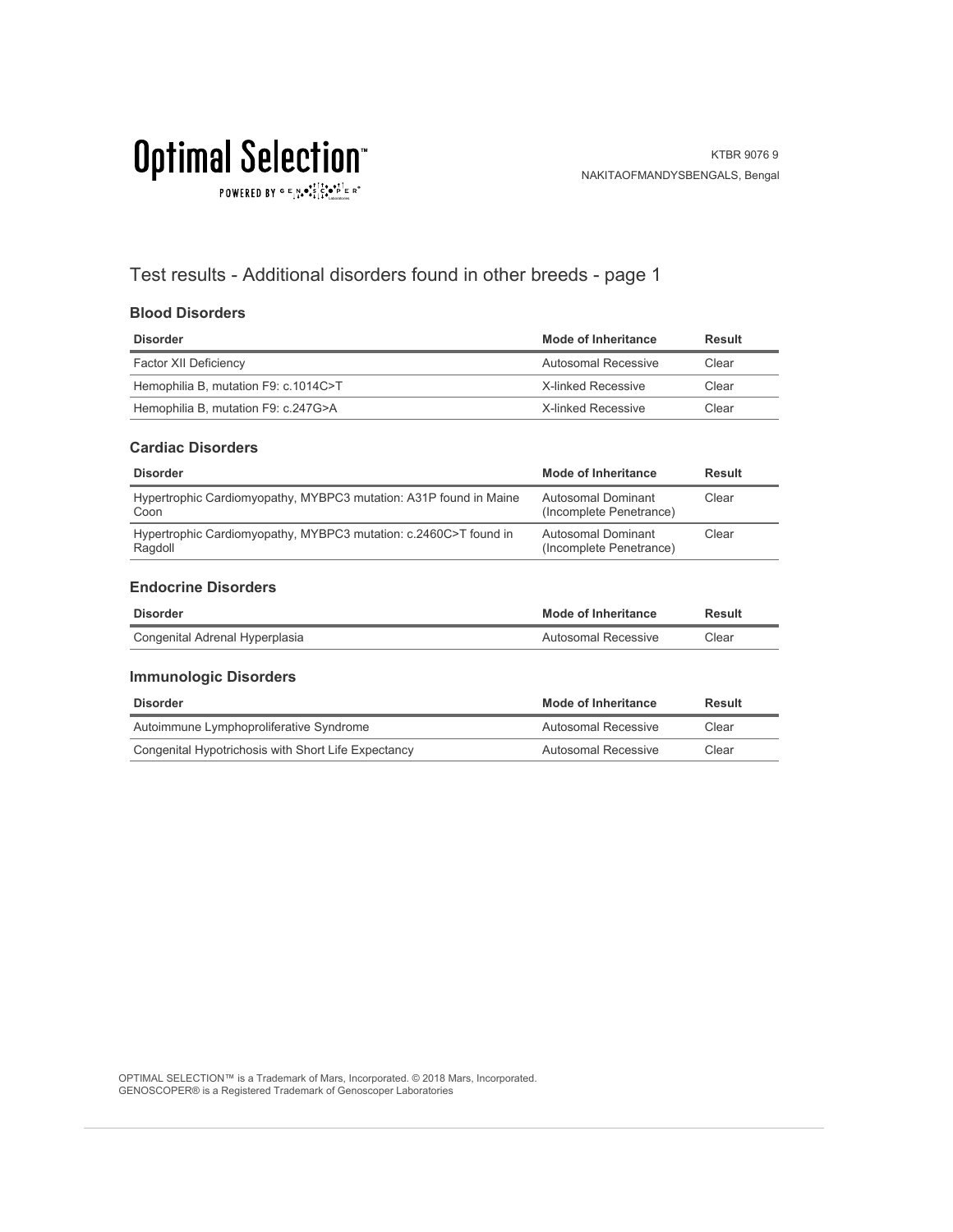$\texttt{POWERED BY} \overset{\text{G}}{=} \underset{\textbf{1}}{\text{N}} \bullet \overset{\text{G}}{\text{S}} \underset{\textbf{1}}{\overset{\text{I}}{\text{I}}}\circ \overset{\text{G}}{\bullet}\overset{\text{F}}{\text{I}} \underset{\text{the becomes}}{\overset{\text{G}}{\text{F}}} \mathbb{R}^\circ$ 

## Test results - Additional disorders found in other breeds - page 2

### **Metabolic Disorders**

| <b>Disorder</b>                                                 | Mode of Inheritance        | <b>Result</b> |
|-----------------------------------------------------------------|----------------------------|---------------|
| Acute Intermittent Porphyria                                    | Autosomal Dominant         | Clear         |
| Acute Intermittent Porphyria; HMBS mutation: c.107_110delACAG   | Autosomal Dominant         | Clear         |
| Acute Intermittent Porphyria; HMBS mutation: c.826-1G>A         | Autosomal Dominant         | Clear         |
| Acute Intermittent Porphyria; HMBS mutation: c.844delGAG        | Autosomal Dominant         | Clear         |
| Chylomicronemia, Lipoprotein Lipase Deficiency                  | Autosomal Recessive        | Clear         |
| Congenital Erythropoietic Porphyria, mutation UROS: c.331G>A    | Autosomal Recessive        | Clear         |
| Cystinuria; SCL3A1 mutation                                     | Autosomal Recessive        | Clear         |
| Cystinuria; SCL7A9 mutation: c.1175C>T                          | Autosomal Recessive        | Clear         |
| Cystinuria; SCL7A9 mutation: c.706G>A                           | Autosomal Recessive        | Clear         |
| Cystinuria; SCL7A9 mutation: c.881A>T                           | <b>Autosomal Recessive</b> | Clear         |
| Dihydropyrimidinuria                                            | <b>Autosomal Recessive</b> | Clear         |
| Mucopolysaccharidosis Type I                                    | <b>Autosomal Recessive</b> | Clear         |
| Mucopolysaccharidosis Type VI (MPS VI), Typical Form            | Autosomal Recessive        | Clear         |
| Mucopolysaccharidosis Type VII, mutation GUSB: c.1074G>A        | <b>Autosomal Recessive</b> | Clear         |
| Mucopolysaccharidosis VII; GUSB mutation C1424T                 | Autosomal Recessive        | Clear         |
| Vitamin D-Dependent Rickets (VDDR-1A); CYP27B mutation: c.G637T | Autosomal Recessive        | Clear         |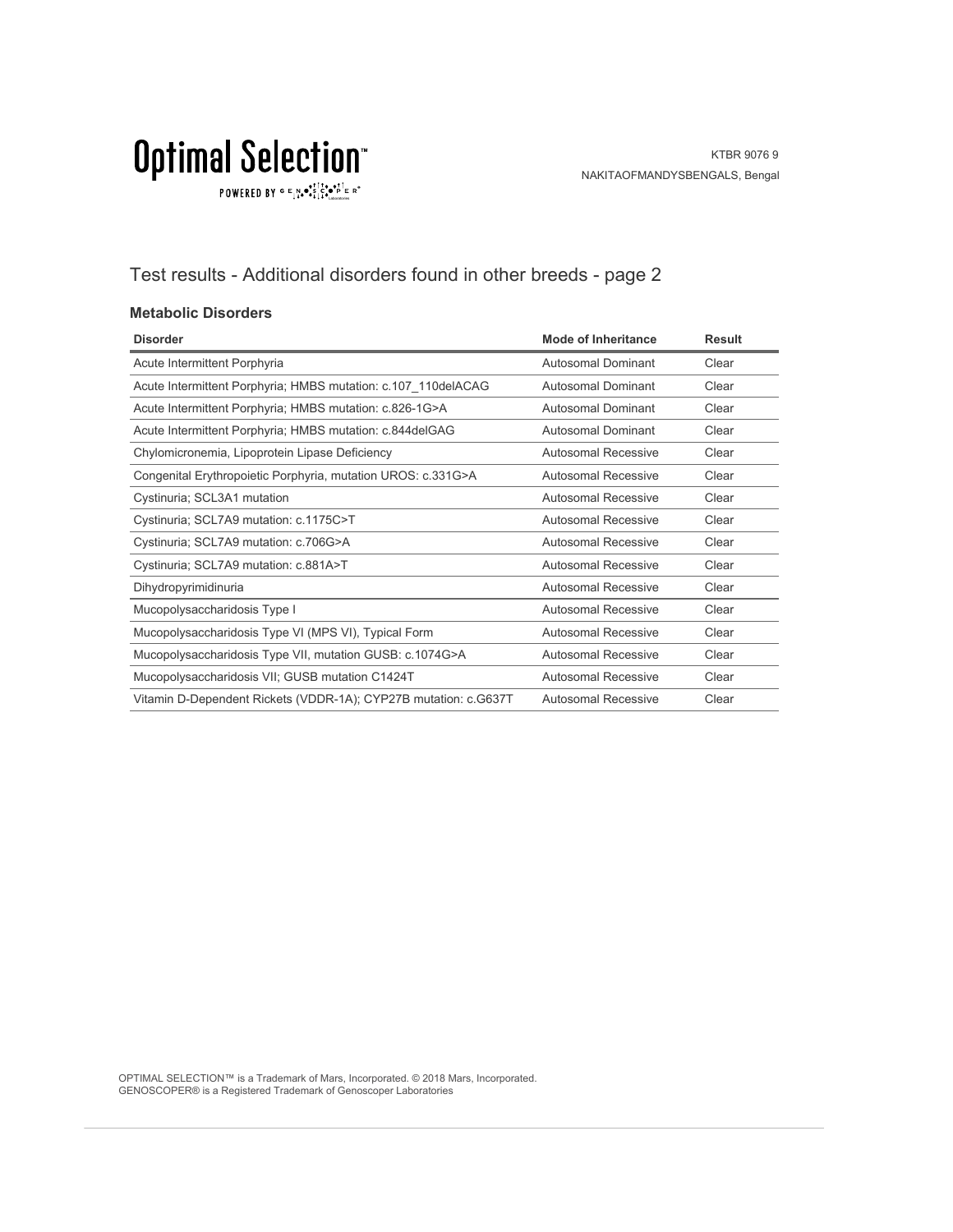POWERED BY  $G \in N_{\bullet} \bullet_{\bullet}^{\bullet,\dagger} \overset{\uparrow}{C}_{\bullet} \bullet_{\bullet}^{\bullet,\dagger} \overset{\uparrow}{C}_{\text{Latocrosics}} \mathbb{R}^{\circ}$ 

## Test results - Additional disorders found in other breeds - page 3

### **Muscular Disorders**

| <b>Disorder</b>                                                                                           | Mode of Inheritance | Result |
|-----------------------------------------------------------------------------------------------------------|---------------------|--------|
| Congenital Myasthenic Syndrome (CMS)                                                                      | Autosomal Recessive | Clear  |
| Myotonia Congenita                                                                                        | Autosomal Recessive | Clear  |
| Periodic Hypokalemic Polymyopathy, Burmese Hypokalemia, or Familial<br>Episodic Hypokalaemic Polymyopathy | Autosomal Recessive | Clear  |
| Spinal Muscular Atrophy (SMA)/Spinal Muscular Dystrophy                                                   | Autosomal Recessive | Clear  |

### **Neurologic Disorders**

| <b>Disorder</b>                                                                           | <b>Mode of Inheritance</b> | <b>Result</b> |
|-------------------------------------------------------------------------------------------|----------------------------|---------------|
| Feline GM1 Gangliosidosis                                                                 | Autosomal Recessive        | Clear         |
| GM2 Gangliosidosis, Domestic Shorthair mutation HEXB: c.1467 1491 inv Autosomal Recessive |                            | Clear         |
| GM2 Gangliosidosis, Japanese Domestic mutation HEXB: c.667C>T                             | Autosomal Recessive        | Clear         |
| <b>GM2 Gangliosidosis: Domestic Shorthair GM2A Mutation</b>                               | Autosomal Recessive        | Clear         |
| Niemann-Pick C2, NPC Disease, Sphingomyelinosis NPC2 Mutation                             | Autosomal Recessive        | Clear         |
| Niemann-Pick C1, NPC Disease, Sphingomyelinosis NPC1 Mutation                             | Autosomal Recessive        | Clear         |

### **Neuromuscular Disorders**

| Disorder                         | <b>Mode of Inheritance</b> | Result |
|----------------------------------|----------------------------|--------|
| Glycogen Storage Disease Type IV | Autosomal Recessive        | Clear  |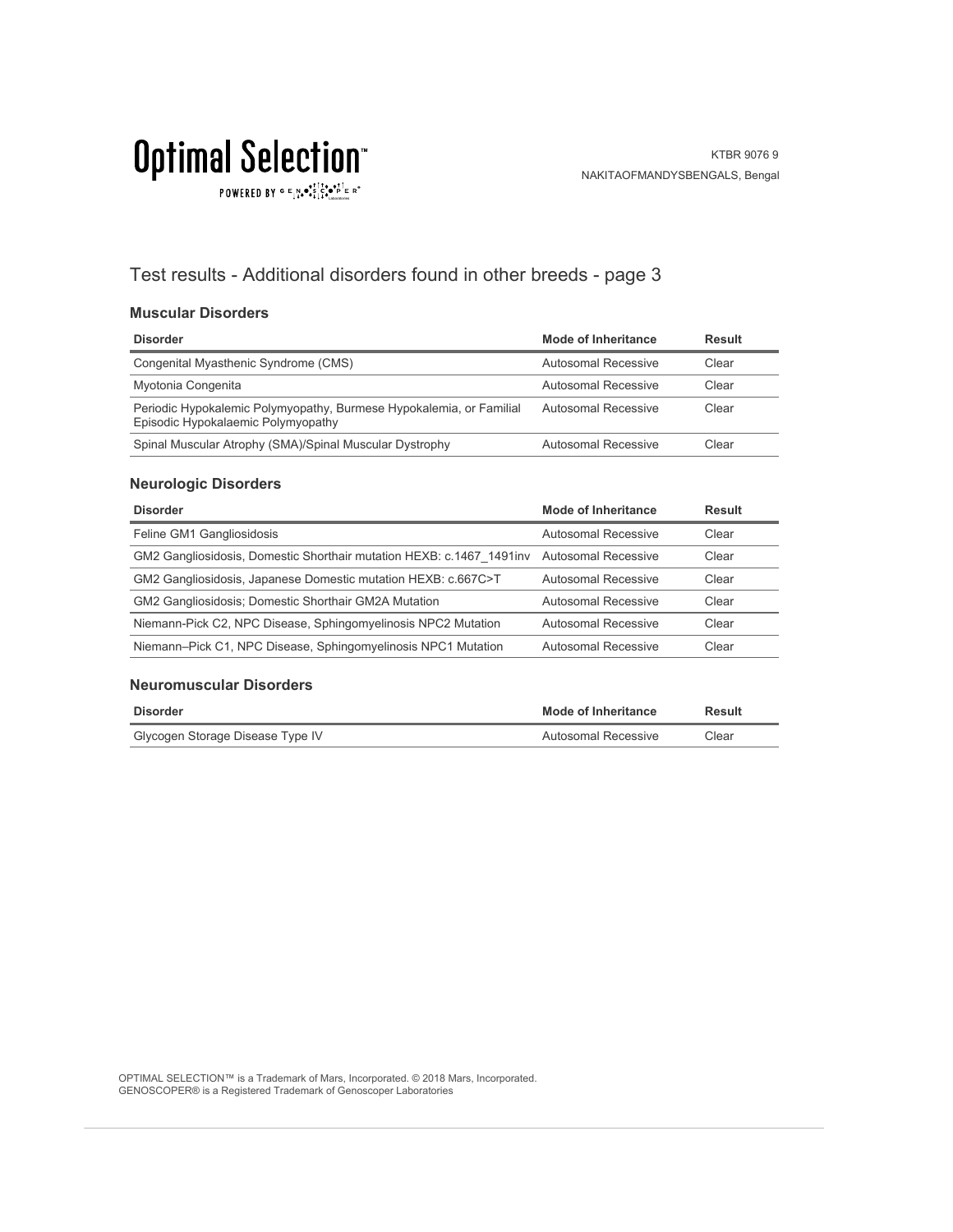$\texttt{POWERED BY} \overset{\text{G}}{=} \underset{\textbf{1}}{\text{N}} \bullet \overset{\text{G}}{\text{S}} \underset{\textbf{1}}{\overset{\text{I}}{\text{I}}}\circ \overset{\text{G}}{\bullet}\overset{\text{F}}{\text{I}} \underset{\text{the becomes}}{\overset{\text{G}}{\text{F}}} \mathbb{R}^\circ$ 

## Test results - Additional disorders found in other breeds - page 4

### **Renal Disorders**

| <b>Disorder</b>           | <b>Mode of Inheritance</b> | Result |
|---------------------------|----------------------------|--------|
| Hyperoxaluria             | Autosomal Recessive        | Clear  |
| Polycystic Kidney Disease | Autosomal Dominant         | Clear  |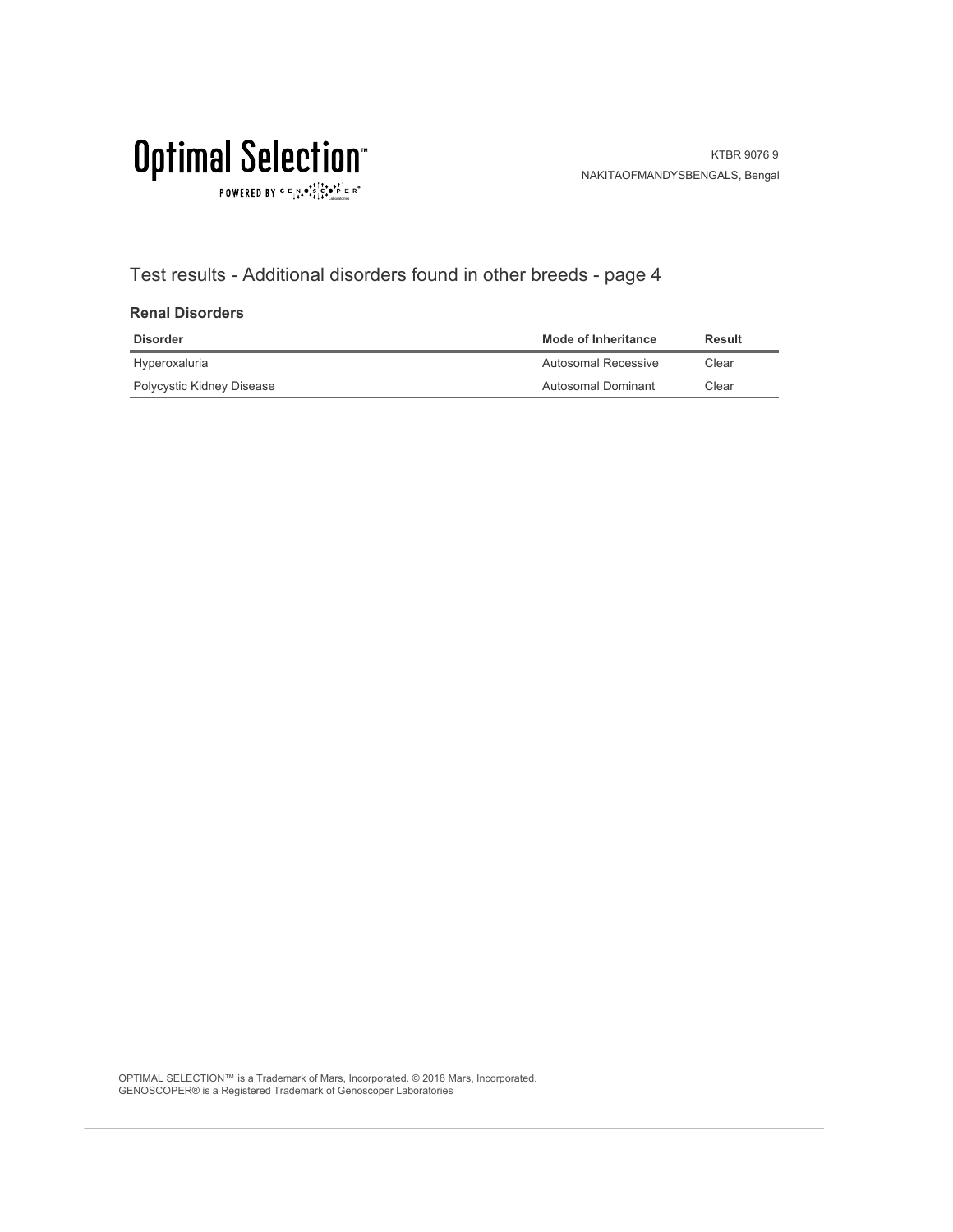POWERED BY  $G \in N_{\bullet} \bullet_{\bullet}^{\dagger} \stackrel{\uparrow}{\circ} \bullet_{\mathbf{P}}^{\dagger} \in R^{\circ}$ 

KTBR 9076 9 NAKITAOFMANDYSBENGALS, Bengal

### APPENDIX Explanation of the results of the tested disorders

Autosomal recessive inheritance (ARI)

Clear - A cat carries no copies of the tested mutation and has no or reduced likelihood of developing and passing on the disease/condition.

Carrier - A cat carries one copy of the tested mutation. Carriers typically have a normal, healthy appearance but pass on the mutation to approximately 50% of their offspring.

At risk - A cat carries two copies of the tested mutation and is at high or increased risk of developing the disease/condition.

Autosomal dominant inheritance (ADI)

Clear - A cat carries no copies of the tested mutation and has no or reduced likelihood of developing and passing on the disease/condition.

At risk - A cat carries one or two copies of the tested mutation and is at high or increased risk of developing the disease/condition.

X-linked recessive inheritance (X-linked)

Clear - A cat carries no copies of the tested mutation and has no or reduced likelihood of developing and passing on the disease/condition.

Carrier - Female carriers typically have a normal, healthy appearance but carry one copy of the tested mutation on one of their X chromosomes. As males only have one X chromosome, there are no male carriers.

At risk - Female cats at risk carry two mutated copies of the tested mutation. Males carry one copy of the tested mutation on their single X chromosome. Cats at risk are at high or increased risk of developing the disease/condition.

Please note that the descriptions above are generalized based on typically observed inheritance patterns. When obtaining a 'carrier' or 'at risk' test result, always refer to the corresponding online test documentation for more detailed information on the condition and any exceptions.